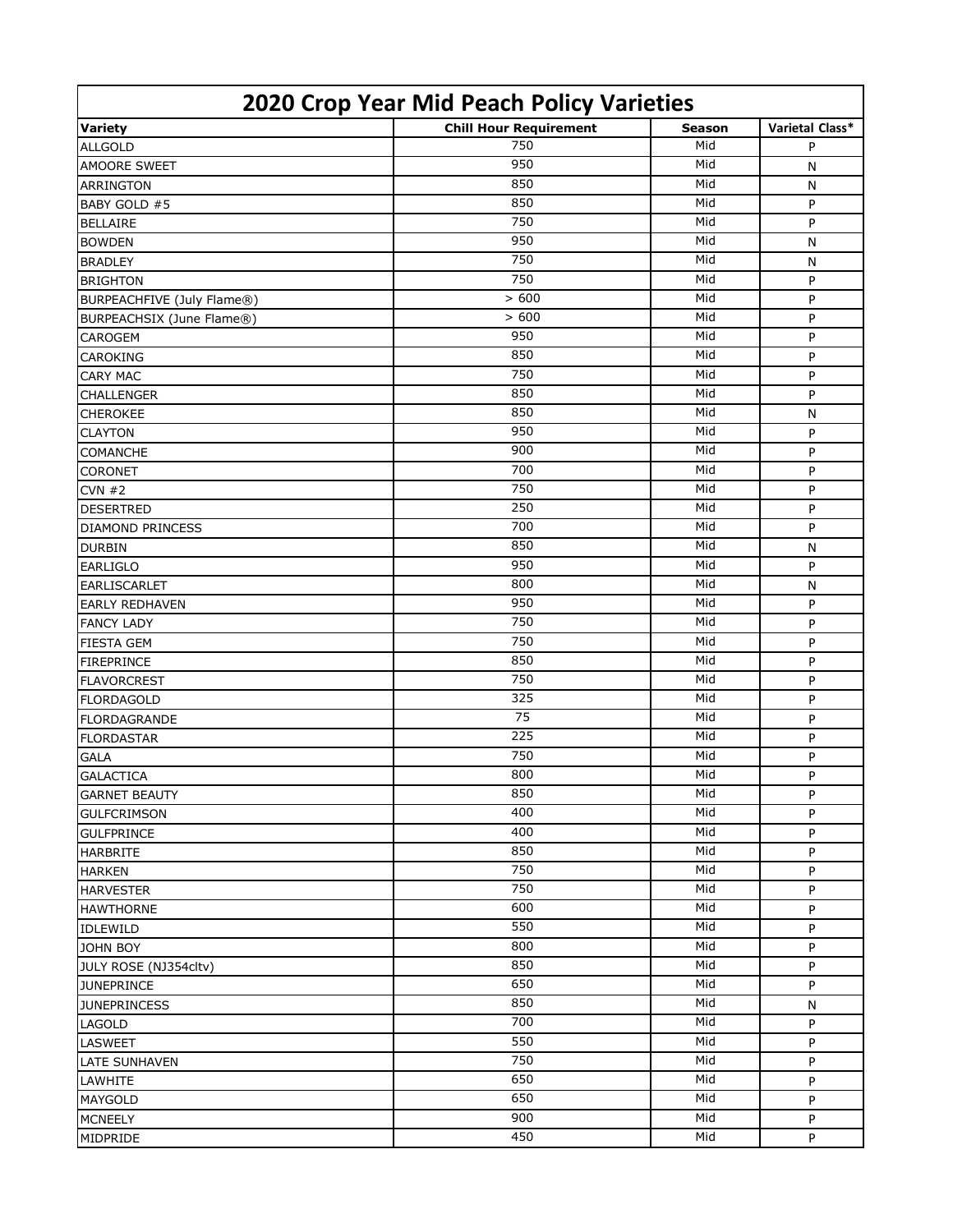| <b>Variety</b>                     | <b>Chill Hour Requirement</b> | <b>Season</b> | Varietal Class* |
|------------------------------------|-------------------------------|---------------|-----------------|
| NECTAR (aka White Nectar)          | 1050                          | Mid           | P               |
| NECTARED #4                        | 850                           | Mid           | N               |
| <b>NEWHAVEN</b>                    | 950                           | Mid           | P               |
| <b>NORMAN</b>                      | 850                           | Mid           | P               |
| PF 11 NECTARINE                    | >600                          | Mid           | N               |
| PF 11 PEACH                        | > 600                         | Mid           | P               |
| <b>PF 12-B</b>                     | > 600                         | Mid           | P               |
| <b>PF 15A</b>                      | > 600                         | Mid           | P               |
| PF 8 BALL                          | > 600                         | Mid           | P               |
| PF 9A-007                          | > 600                         | Mid           | P               |
| PF LUCKY 13                        | > 600                         | Mid           | P               |
| <b>POCOHONTAS</b>                  | 850                           | Mid           | N               |
| <b>RANGER</b>                      | 1000                          | Mid           | P               |
| <b>RARITAN ROSE</b>                | 1050                          | Mid           | P               |
| RED GOLD (aka Stark Red Gold)      | 800                           | Mid           | P               |
| <b>REDHAVEN</b>                    | 950                           | Mid           | P               |
| <b>REDTOP</b>                      | 850                           | Mid           | P               |
| <b>REGINA</b>                      | 850                           | Mid           | P               |
| <b>RELIANCE</b>                    | 1050                          | Mid           | P               |
| <b>RICH PRIDE</b>                  | 850                           | Mid           | P               |
| <b>RIO GRANDE</b>                  | 450                           | Mid           | P               |
| RISING STAR (RisingStar) (Stellar) | 750-950                       | Mid           | P               |
| <b>ROSEPRINCESS</b>                | 850                           | Mid           | N               |
| SATURN (Peento type)               | 700                           | Mid           | P               |
| <b>SENTINEL</b>                    | 850                           | Mid           | P               |
| SILVER GEM (NJN100cltv)            | 850                           | Mid           | N               |
| <b>SIERRA RICH</b>                 | 850                           | Mid           | P               |
|                                    | > 600                         | Mid           | $\sf P$         |
| SNOWBRITE                          | 650                           | Mid           |                 |
| <b>SOUTHERN PEARL</b>              | 950                           | Mid           | P<br>P          |
| SOUVENIRS                          | 800                           | Mid           |                 |
| <b>SUMMER BEAUT</b>                | > 600                         | Mid           | $\mathsf{N}$    |
| <b>SUMMER SERENADE</b>             | 250                           | Mid           | P               |
| <b>SUNBLAZE</b>                    | 500                           | Mid           | N               |
| <b>SUNFRE</b>                      | 500                           | Mid           | P               |
| <b>SUNFRE</b>                      | 850                           | Mid           | N               |
| <b>SUNHAVEN</b>                    | 750                           | Mid           | P               |
| <b>SUNLAND</b>                     | 450                           | Mid           | P               |
| <b>SUNLITE</b>                     | 250                           | Mid           | N               |
| <b>SUNRED</b>                      |                               |               | ${\sf N}$       |
| <b>SUNRIPE</b>                     | 350<br>950                    | Mid<br>Mid    | N               |
| <b>SUREPRINCE</b>                  | 650                           |               | P               |
| <b>SUWANEE</b>                     |                               | Mid           | P               |
| <b>TEXROYAL</b>                    | 600                           | Mid           | P               |
| <b>TOPAZ</b>                       | 700                           | Mid           | P               |
| <b>TROPICBEAUTY</b>                | 150                           | Mid           | P               |
| <b>TROPICSWEET</b>                 | 175                           | Mid           | P               |
| <b>UFBEST</b>                      | 100                           | Mid           | P               |
| <b>UFONE</b>                       | 150                           | Mid           | P               |
| <b>UFQUEEN</b>                     | 250                           | Mid           | N               |
| <b>UFROYAL</b>                     | 250                           | Mid           | N               |
| <b>UFSHARP</b>                     | 325                           | Mid           | P               |
| VALLEGRANDE                        | 250                           | Mid           | P               |
| <b>VELVET</b>                      | 750                           | Mid           | P               |
| <b>VIVID</b>                       | 950                           | Mid           | P               |
| <b>WASHINGTON</b>                  | 950                           | Mid           | P               |
| <b>WHITE CLOUD</b>                 | 950                           | Mid           | P               |
| <b>WHITE ROCK</b>                  | 750                           | Mid           | P               |